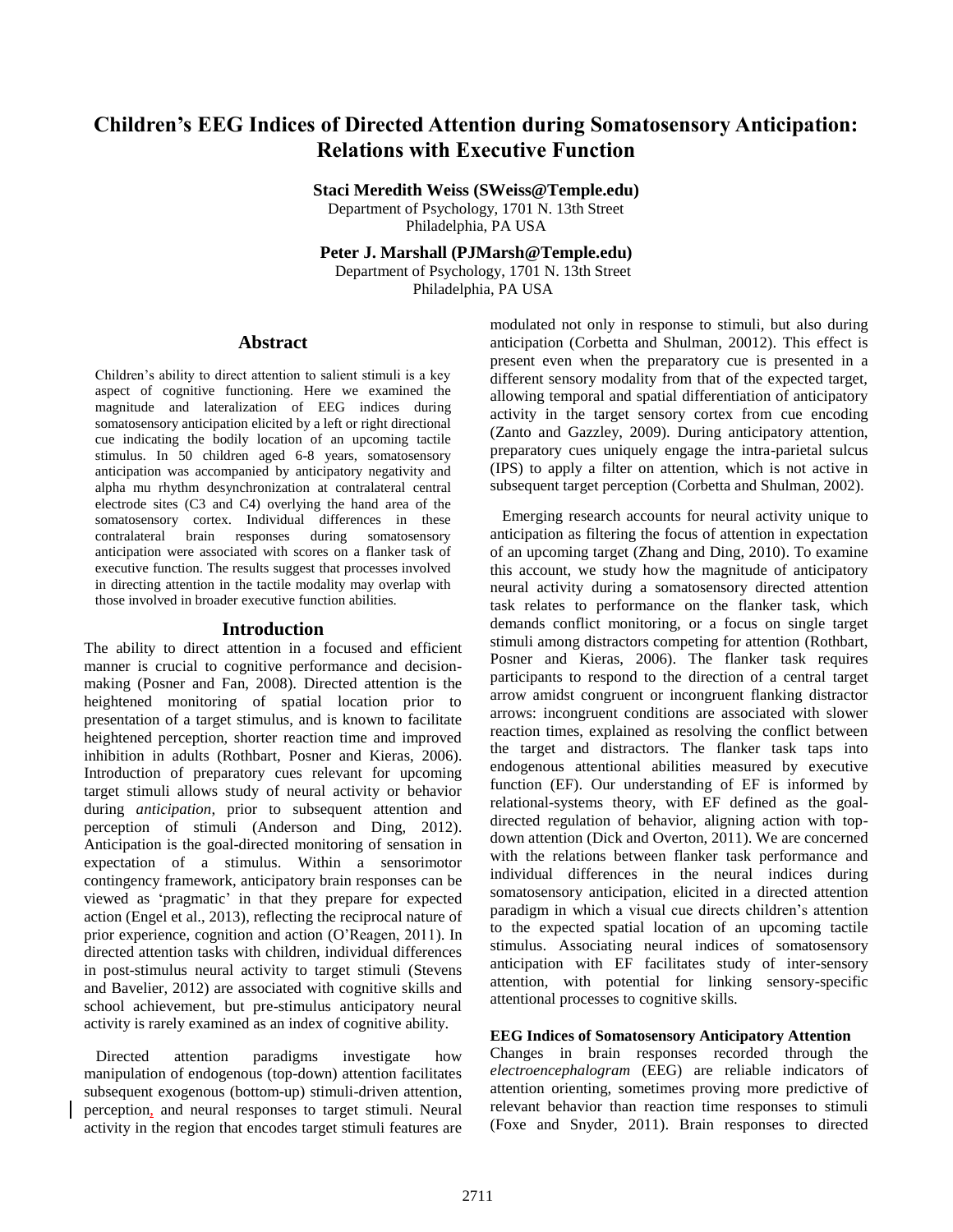attention are lateralized, such that there is a modulation of neural activity contralateral to the direction of the spatial cue (Gazzaley and Nobre, 2012). Attention can be indexed by the modulation of EEG signals in the alpha band (8-14 Hz in adults). Alpha band fluctuations are interpreted as a correlate of underlying attentional states, with the magnitude of change in amplitude sensitive to stimuli salience, strength and individual differences. When monitoring stimuli presented to one visual field, to one hand or to one ear, there is typically a disruption of rhythmic alpha activity known as *event-related desynchronization* (ERD) in the contralateral sensory cortex (Stevens and Bavelier, 2012). Desynchronization of the alpha rhythm appears to reflect an increase in local field potentials of neurons in the region of interest. Heightened alpha band desynchronization is thought to increase the perceptual salience of upcoming stimuli in the target modality (Foxe and Snyder, 2011). In the tactile modality, anticipatory desynchronization of the alpha-range mu rhythm at central electrodes is an index of somatosensory cortex excitability.

 Attention-related changes in the EEG during anticipation can also be indexed via *event-related potential* (ERP) methods. Relevant here is the contingent negative variation (CNV), a negative-going potential occurring during the anticipatory period between a preparatory cue and a target stimulus (Corbetta and Shulman, 2002). The CNV elicited by a preparatory cue can be considered to reflect endogenous anticipatory directed attention, while later potentials (P1, N2, P3) can be considered to reflect exogenous, stimulus-evoked attention.

 There is an emerging literature studying pre-stimulus EEG activity during the anticipation of touch. Detection of weak tactile stimuli was predicted by contralateral power of anticipatory alpha desynchronization (Zhang and Ding, 2010) after a cue indicated upcoming stimulation of the right hand. Anticipatory somatosensory selective attention paradigms often include a cue containing relevant spatial information about upcoming tactile stimulation, to examine the lateralization of brain responses or hemispheric asymmetry. Haegens, Luthur and Jensen (2012) demonstrated anticipatory desynchronization of alpha rhythm in central electrodes contralateral to the direction of the spatial cue, and synchronization of the alpha rhythm in the ipsilateral central electrodes. To our knowledge, there is no existing research on the cognitive mechanisms facilitating the association of pre-stimulus alpha mu desynchronization and post-stimulus enhanced perception of tactile stimuli. There are also no studies on the developmental trajectory of neural indices during somatosensory anticipation.

## **Development of Directed Attention and EF**

Precursors to attention regulation are apparent in infancy, with gaze fixation sensitive to stimulus features, novelty preferences, and prior learning in newborns (Hood, Willen, Driver, 1998; Sheese et al., 2008). Goldberg, Maurer and Lewis (2001) found age-related differences in children's target discrimination on visual selective attention paradigms when target and non-target stimuli were presented simultaneously. By age 8 years, performance was comparable to adults in anticipatory visual selective attention tasks. The authors suggested discrepant trajectories in the development of distractibility and anticipation.

 There is interest in studying the neural indices elicited by selective attention, when distractors presented simultaneous to the target compete for directed attention. Coch, Sanders and Neville (2005) employed a dichotic listening task to examine neural indices in response to target tones in attended and unattended simultaneous auditory streams in children aged 6-8. They found a slow positive ERP peaking around 150 ms in children as opposed to the typical ERPs found in adults: early sensory potentials, followed by an N2 and P3. The amplitude of the ERP was greater in the attended auditory stream than the unattended auditory stream. Isbell, Wray and Neville (2015) found the positivity of auditory-evoked selective attention potentials related to non-verbal IQ scores, such that only higher-IQs preschoolers exhibited significant differences in amplitude distinguishing target tones in the attended stream from tones in the unattended stream. The nature of the dichotic listening task requires the same skills as the tasks involved in non-verbal IQ assessment. A study of anticipatory attention to visual stimuli in 10-year-old children found that CNV magnitude (evoked by preparatory spatial cues) related to visual short-term memory capacity (Shimi et al., 2014). The measure of EF was response to the targets of 'anticipatory attention', so it is difficult to tease apart the relations among task performance, working memory and neural indices of attention.

 Prior studies suggest adult executive function relates to brain responses during attention to visual or auditory stimuli. During a dichotic listening task, the amplitude of the contralateral brain responses during auditory selective attention relates to non-verbal working memory (Giuliano et al., 2014). In contrast, a study of visual selective attention found only ipsilateral brain responses to be related to cognitive skills (Zanto & Gazzaley, 2009). The authors found that the ipsilateral increase in amplitude accounted for greater variation in working memory, when compared to the magnitude typically associated with selective attention, which is reduced alpha power in the contralateral occipital cortex. The current investigation extends the study of anticipatory attention and cognitive skills to the somatosensory domain by examining how EF relates with EEG indices of directed attention to upcoming tactile stimuli.

# **Current Study**

Studying pre-stimulus attention in the tactile modality contributes to the basic science of bodily awareness and somatosensation. The fundamental, early-developing nature of somatosensory processing (Marshall & Meltzoff, 2015) make it a compelling domain of study for examining the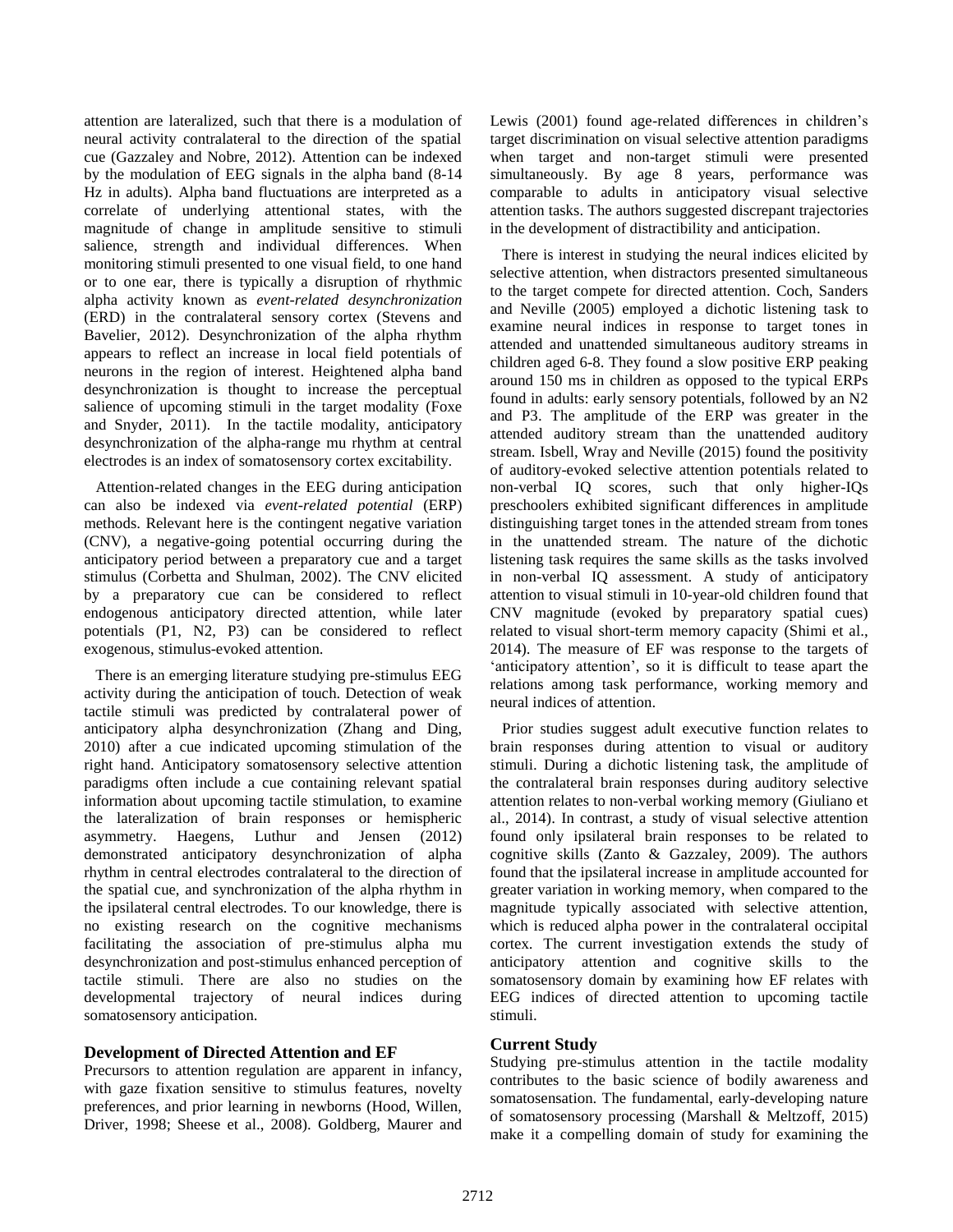development of top-down attentional processes. Furthermore, perception of tactile pulses appears uniquely associated with neural indices of attention, unlike reaction time in response to tactile pulses (Zhang and Ding, 2010): Electrophysiological data can therefore provide insight into the perception of touch, beyond simultaneous behavioral measures. Our study examines how the somatosensory domain adds to the developmental literature on executive function indices of domain-general attention.

 The current study examined the magnitude and lateralization of CNV potentials and sensorimotor alpha mu rhythm modulation, as elicited by a directional cue indicating the bodily location of upcoming tactile stimuli. We hypothesized that individual differences in brain responses during somatosensory anticipation would be associated with scores on a flanker task. This potential association between the cognitive state elicited during anticipation and EF was the key focus of the study.

#### **Methods**

#### **Participants**

Sixty children between the ages six to eight years of age participated in the study ( $M = 7.2$  years,  $SD = .6$ ; 27 male). Families were recruited from a diverse urban environment using commercially available mailing lists and online advertisements. Families were not invited to participate if their child had any medical or psychological diagnoses, was left-handed, or on any long-term medication. A number of children were excluded from analyses because they did not have a sufficient number of artifact-free trials  $(n = 6)$  or because the child did not tolerate cap preparation (n=4). These 10 excluded children did not statistically differ in scores on the flanker from the remaining sample  $(N=50)$ .

#### **Procedure**

Children were read an assent form outlining the protocol in the presence of their caregiver, who also read the consent forms. Children were then fitted with an EEG cap while seated at a table facing a computer screen, with instructions to stay as still as possible with their hands on their lap, out of sight. Research assistants explained the paradigm as a game that required children to pay close attention to the right or left hand, as indicated by the arrow, and respond to the tactile stimuli by pressing a foot pedal once if they felt one tap or twice if they felt two taps. Each of the 120 trials began with a fixation cross baseline for 1500 ms, followed by an arrow displayed for 500 ms, followed by a response screen which read 'Copy with Your Foot!' (Figure 1).





 Tactile stimulation was delivered using a pneumatic simulator controlled by STIM stimulus presentation software (both device and software from James Long Company), with the compressed air delivered during the arrow display and before the response screen. An inflatable membrane mounted in a plastic casing was placed on the middle fingers of children's left and right hands, held in place by a finger clip. The membrane is inflated by a short burst of compressed air delivered via flexible polyurethane tubing (3 m length, 3.2 mm outer diameter). The tactile stimulus feels like a light tap on the finger, lasts around 60 ms, and has a peak force of around 2 N.

 The NIH Cognition Toolbox flanker task was then administered. Children completed the flanker task on an iPad by selecting the direction of a central target arrow among 4 flanking distractor arrows, which were either congruent or incongruent in direction to the target arrow. Scores were calculated as number of trials with correct response for incongruent trials weighted by reaction time, such that a higher score indicated better EF abilites.

#### **EEG Collection and Processing**

EEG was recorded using a 32-electrode stretch cap (ANT Neuro, Inc.) from the following sites: Fp1, Fpz, Fp2, F3, F4, Fz, F7, F8, C3, C4, CP1, CP2, T7, T8, P3, P4, Pz, P7, P8, O1, Oz, O2, and the left and right mastoids. Conducting gel was used and scalp electrode impedances were kept under 25 k $\Omega$ . The signal from each site was amplified using optically isolated, high input impedance (> 1 GΩ) custom bioamplifiers (SA Instrumentation) and was digitized using a 16-bit A/D converter (+/− 5 V input range). Bioamplifier gain was 4000 and the hardware filter (12 dB/octave rolloff) settings were .1 Hz (high-pass) and 100 Hz (low-pass). EEG analysis was performed using the EEGLAB 13.5.4b toolbox (Delorme and Makeig, 2004) implemented in MATLAB. The signal was collected referenced to the vertex  $(Cz)$ , and EEG signals were re-referenced offline to an average mastoids reference for further analysis. Independent component analysis (ICA) cleared EEG data of ocular and muscle artifact. The ICA procedure was an automation of the method described by Hoffmann & Falkenstein (2008). Visual inspection of the EEG signal was then used to reject epochs containing movement artifact. The mean number of artifact-free trials per cue direction was  $41$  (SD = 5.71).

#### **Results**

Analyses focused on electrode sites overlying the hand area (the left and right central electrodes; C3 and C4) of sensorimotor cortex. For all ANOVAs, within-subject effects were adjusted using Greenhouse-Geisser correction factors; pairwise t-test comparisons and multiple linear regressions were reported with p-values adjusted for multiple comparisons.

#### **Anticipatory Negativity**

We extracted mean amplitude during the 300 ms immediately preceding tactile stimulation, within the 500 ms window relevant to anticipatory attention. This window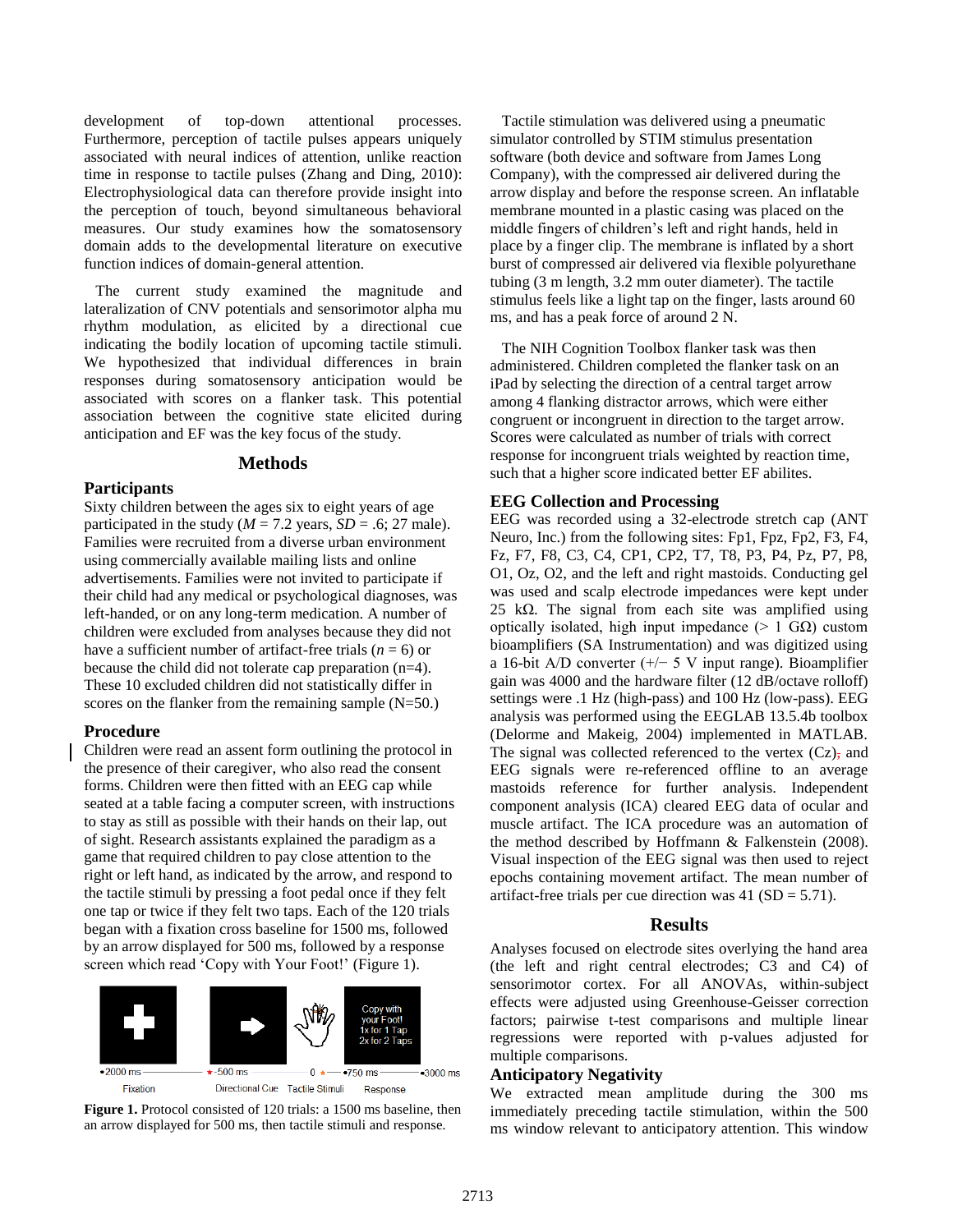was selected to study the CNV waveform, accounting for a 200 ms delay after the preparatory cue (Shen et al., 2017).

 To study lateralization of anticipatory negativity, an ANOVA compared mean CNV amplitude by electrode (C3 or C4) and cue direction (left or right arrow). There was a significant main effect of cue direction, such that cues directing attention to the right hand elicited an enhanced anticipatory negativity (F  $(1, 48) = 37.06$ , p < .019). There was a significant main effect of electrode, such that C3 exhibited enhanced anticipatory negativity  $(F (1, 48)) =$ 37.06,  $p \, < \, .001$ ). As expected, there was significant interaction between electrode (C3 or C4) and cue direction, F (1, 48) = 15.95,  $p < .001$ , driven by negativity in the electrode contralateral to the stimuli: pairwise comparisons (adjusted with FDR) reveal amplitude in C3 was lower for right cue than left cue,  $p<.001$ , while the opposite trend was found for the amplitude of C4,  $p<.061$  (see figure 2).



**Figure 2.** For each trial, an epoch of 1500ms was extracted: analyses focused on the 300ms preceding tactile stimulation during the pre-stimulus period, accounting for the average amplitude during a pre-cue 200-ms baseline. The epochs were then filtered at 30 Hz.

**Anticipatory ERP**s **and Flanker.** To examine the relations between flanker and anticipatory negativity, regressions were conducted predicting flanker scores from lateralization of CNV amplitude and its interactions with electrode and cue direction. We computed lateralization of CNV amplitude by subtracting the mean amplitude at C3 from mean amplitude at C4, for each participant and each hand. There was a trend of lateralized amplitude predicting flanker score, t  $(1, 48) = 1.72$ ,  $p = .090$ . Performance on the flanker task was predicted by a significant interaction between lateralized amplitude and cue direction, t  $(1, 48) = -2.40$ , p =.019. To further probe this interaction, we performed posthoc regressions predicting flanker score by average amplitude for C3 and C4 during right and left cues. The interaction was driven by marginal relations between flanker and amplitude in the contralateral hemisphere: flanker score related with CNV amplitude over C3 elicited by a right directional cue, t  $(1, 49) = -1.72$ ,  $p = .094$ , and over C4 elicited by a left directional cue, t  $(1, 49) = -1.70$ , p = .097. Amplitude in the ipsilateral hemisphere did not relate with flanker score.

#### **Time Frequency Analysis**

Event-related spectral perturbation (ERSP) analyses were conducted on the alpha frequency band at 7–12 Hz (Berchicci et al., 2011; Marshall, Bar-Haim, & Fox, 2002), as is appropriate for children, and baseline corrected for the 500 ms prior to cue onset. Event-related desynchronization (ERD) is as an alpha power decrease relative to the baseline. An ANOVA compared pre-stimulus alpha power by electrode (C3 or C4) and cue direction (left or right arrow). There was a main effect of cue direction, such that cues directing attention to the right hand elicited greater desynchronization, F  $(1, 48) = 37.06$ , p < .001. There was no main effect of electrode position. A significant interaction was observed between electrode and cue direction, F  $(1, 48) = 15.95$ , p < .001 (see figure 3). The interaction was due to greater ERD in the contralateral hemisphere (see figure 4): the mu rhythm showed greater desynchronization over C3 elicited by the right cue, and over C4 elicited by the left cue.



**Figure 3.** For each trial, an epoch of 1500ms was extracted: spectral power was estimated using Gaussiantapered Morlet wavelets, and changes in power were computed as ERSP focused on the 500ms pre-stimulus period, relative to a 500 ms baseline (-1000 to -500 ms).



**Figure 4.** Mean ERSP for mu rhythm (7–12 Hz) in C3/C4 for left/ right cues from −500 ms to 0 ms. Negative values reflect a reduction in mu power (ERD) relative to a 500 ms pre-cue baseline (-1000 to -500 ms).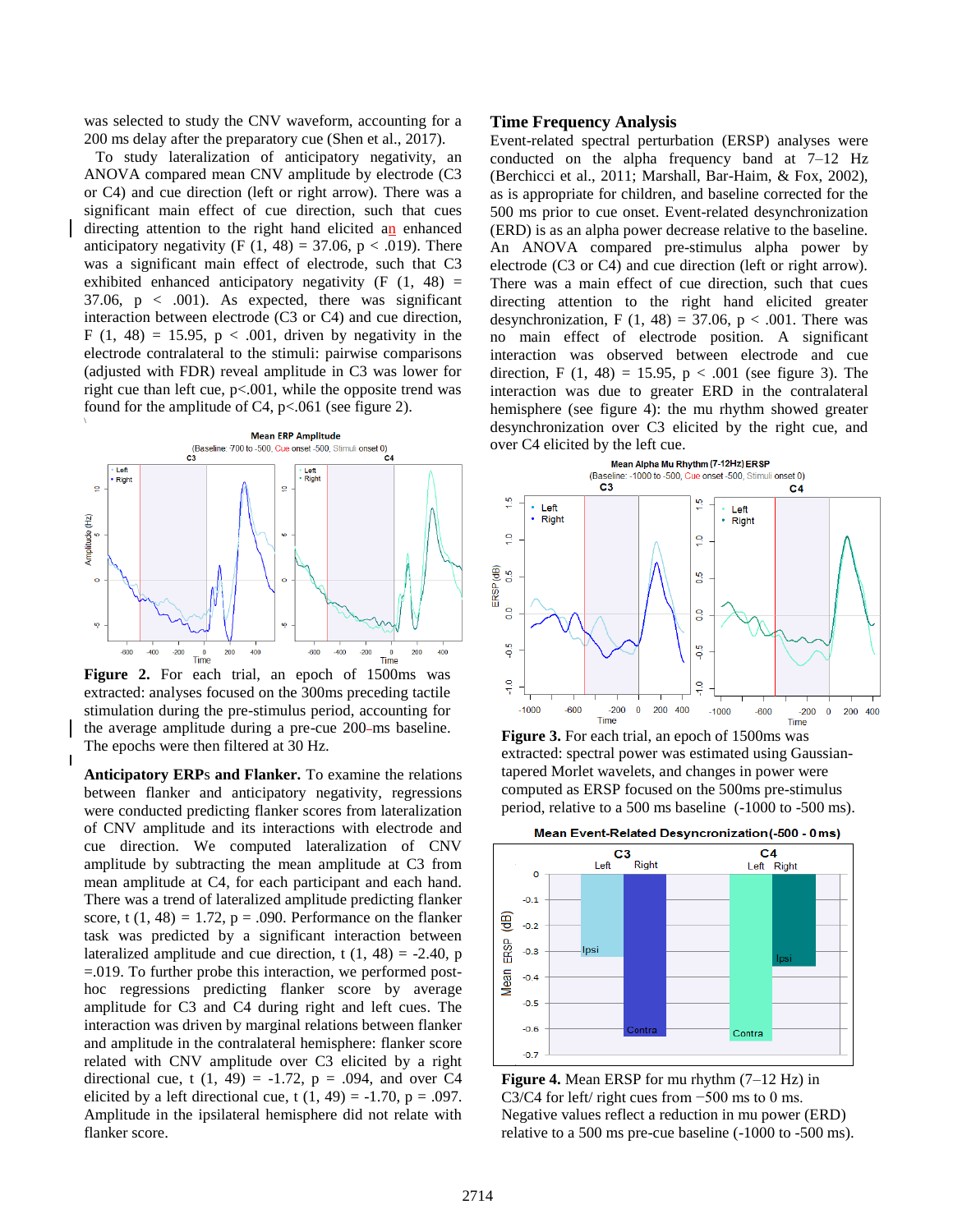**Anticipatory ERSP and Flanker.** To examine the relation of flanker task scores with ERD during somatosensory anticipation, regressions were conducted predicting scores on flanker task by ERD and its interactions with electrode position and cue direction, controlling for within-participant variability. There were no significant main effects or twoway interactions. However, performance on the flanker task was significantly predicted by a three-way interaction between alpha power, electrode position and cue direction, t  $(46) = 2.33$ ,  $p = .012$ . Post-hoc regressions (with p-values adjusted for the false discovery rate) further probed the relations, revealing ERD in the hemisphere contralateral to the direction of the cue was inversely related to the scores on the Flanker task: for right cue over C3, t  $(1, 49) = -2.65$ ,  $p = .014$ , and for left cue over C4, t  $(1, 49) = -2.50$ ,  $p = .021$ . ERD in the ipsilateral hemisphere was not related with flanker score (see Table 1). Refer to Figure 5 for inverse correlations between flanker score and contralateral ERD.

**Table 1.** *Flanker predicted by ERD, Cue,& Electrode*

| <b>Overall Regression</b> | B       | <b>Std Error</b> | t value<br>p      |
|---------------------------|---------|------------------|-------------------|
| <b>ERD</b>                | $-3.51$ | 2.53             | $-1.39$<br>.16    |
| Electrode                 | $-.627$ | 2.49             | $-.252$<br>.80    |
| Cue                       | 2.44    | 2.45             | .977<br>.32       |
| Power*Cue*Electrode       | 2.33    | .021             | 2.33<br>$.01*$    |
| Post-Hoc Regression       | B       | <b>Std Error</b> | t value<br>p      |
| Right Cue C <sub>3</sub>  | $-3.68$ | 1.39             | $.01*$<br>$-2.65$ |
| Right Cue C <sub>4</sub>  | 1.70    | 1.45             | .24<br>1.17       |
| Left Cue C3               | 1.52    | 1.20             | .18<br>1.40       |
| Left Cue C4               | $-6.42$ | 2.56             | $.02*$<br>$-2.50$ |

\*Significant at less than p=.05; p-values of post-hoc corrected for FDR



**Figure 5.** Correlations of Flanker scores with ERD: significant correlations were found for pre-stimulus ERSP contralateral to cue direction. For right cue over C3,  $r=$  -.395; for left cue over C4,  $r = .377$ . There was no relation between flanker scores and ipsilateral ERSP; right cue over C4, r= $.106$ ; left over C4, r =  $-.021$ .

# **Discussion**

The current study investigated somatosensory anticipation in children, and if anticipatory EEG responses in amplitude and alpha mu rhythm were related with individual differences in flanker scores. Just as seen in adults, we found a preparatory spatial cue directing attention to the bodily location of upcoming tactile stimulation modulated the activity of the alpha mu rhythm. Children's contralateral alpha band activity (in  $C3 - Right$  Cue and  $C4 - Left$  Cue) during anticipation was inversely associated with performance on a flanker task, while ipsilateral responses had no relation to flanker scores. Anticipatory negativity (i.e., the CNV response) was lateralized, with more negative amplitudes in the hemisphere contralateral to cue direction. The degree of lateralization, computed as mean amplitude at C4 – C3, was related to participants' flanker scores, which subsequent analyses demonstrated were driven by contralateral negativity. Children's ability to modulate attention in preparation for tactile stimulation appears to be related to individual differences in EF, as codified by their scores on the flanker task.

 Our findings of an association between flanker and neural indices of tactile attention should be interpreted with caution, as our sample is small for a study of individual differences. Studies linking neural indices of somatosensory anticipation and attention with other EF tasks should be conducted, to parallel research in other sensory modalities (Isbell, Wray and Neville, 2015). Other studies of anticipation in adults suggest that ipsilateral EEG activity suppresses responses to distractors (Hagens, Luthur, and Jensen, 2012; Zanto & Gazzaley, 2009), but our paradigm did not include distractor stimuli; our study observed only a trending alpha power increase in the ipsilateral hemisphere, elicited by stimuli to the left hand. Further investigations can examine whether introducing simultaneous, competing stimuli in the somatosensory domain elicits an ipsilateral increase in alpha mu rhythm, as observed during anticipatory somatosensory selective attention in adults. A paradigm with simultaneous tactile stimulation to both hands would be more parallel to developmental research on the relations of cognitive skills and children's somatosensory *selective* attention rather than our study of somatosensory *directed* attention. First, we believed it crucial to replicate modulation in EEG indices during the anticipation of tactile stimuli in children, and further investigation is needed to assess how preparatory cues influence anticipation, attention and perception when distractors are introduced. Our results support that shared processes are involved in sensory-specific directed attention and domain-general EF, but continued study of attention in different modalities will address theories of inter-sensory attentional mechanisms (Gazzaley and Nobre, 2012). Study of brain responses to tactile stimuli uniquely informs models of action-oriented representation, wherein internal (cognitive and physiological) states reflect the environment and prescribe action (Clark, 1998; Engel et al., 2013).